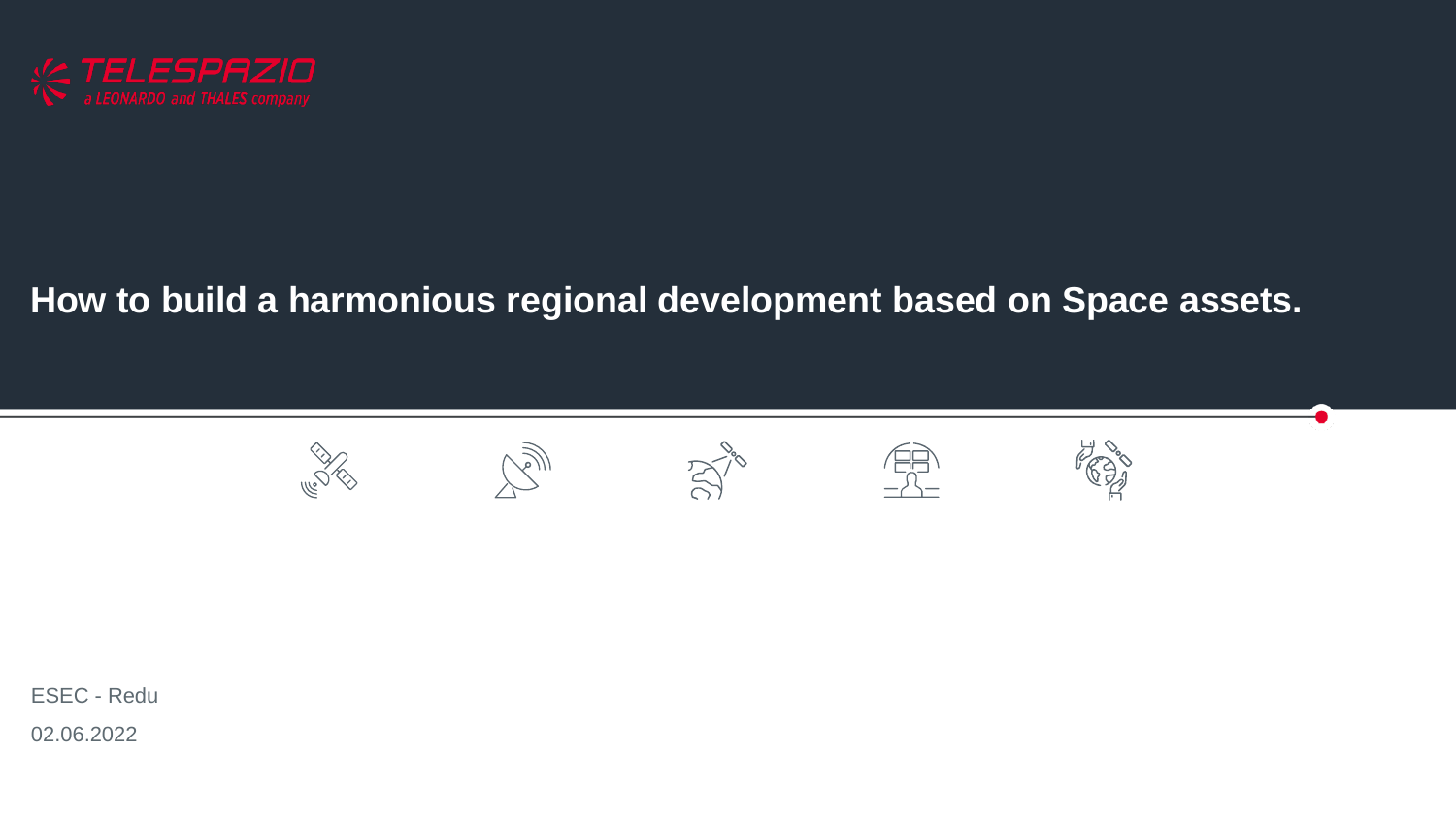#### **Implantation in Belgium**

Telespazio's activities in Wallonia started in 1982 with the Maintenance and Operations contract at the ESA ESEC station of Redu, at that time known as ESTRACK.

Over the years, with the support of the Wallon Region authorities including regional and provincial agencies such as AWEX and IDELUX, Telespazio Belgium has developed many activities in the space environment in the area of Redu and Transinne in the following domains.

**□** Ground Systems Operations and Exploitation.

**□** Space Operations, System's Engineering & Consulting.

Ground Data Systems.

□ GNSS Infrastructures. Participation and contribution to the deployment and operations of the GNSS Ground Infrastructure

Research and Development.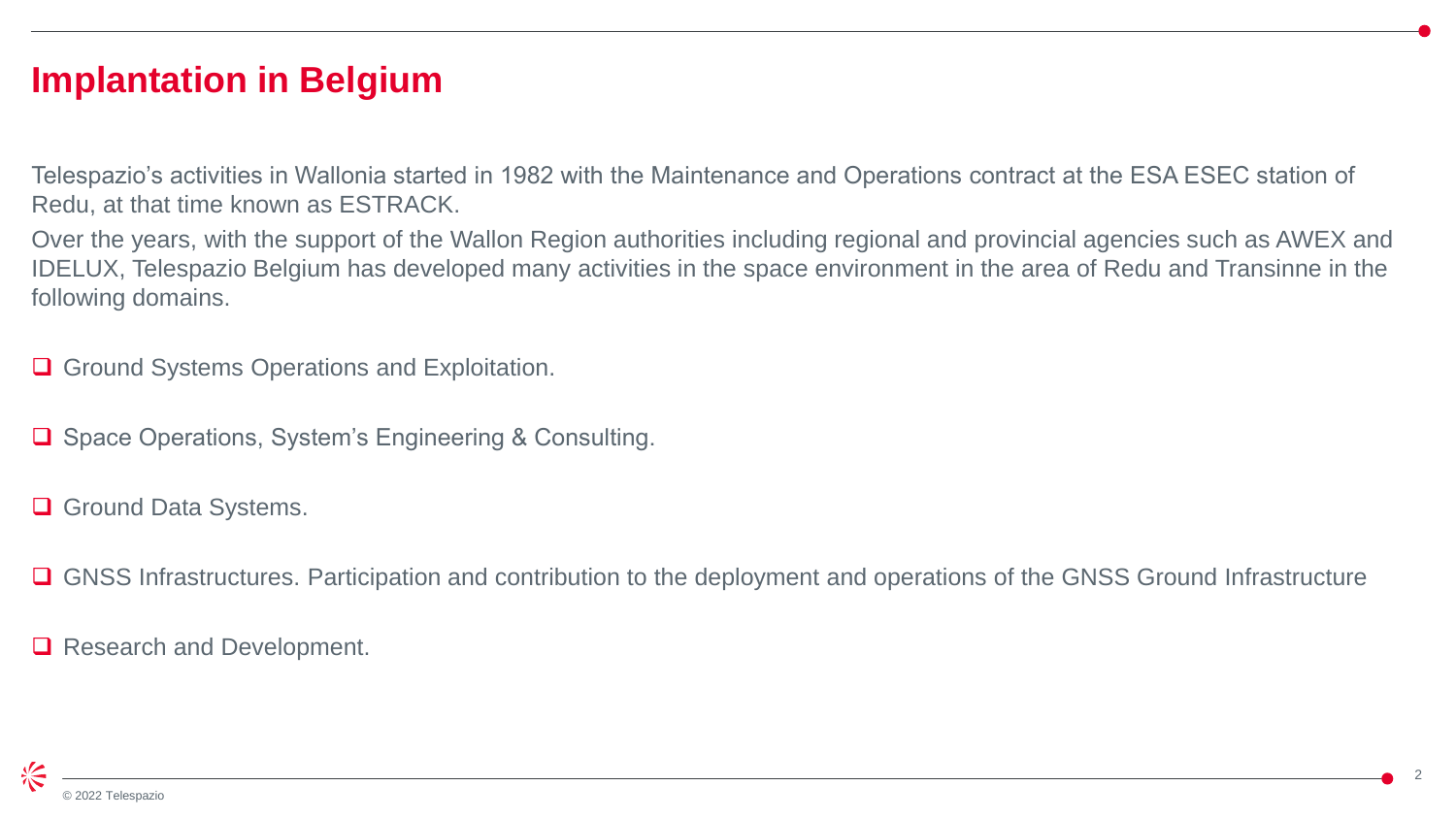## **Ground Systems Operations and Exploitation.**

**End to end Operational Management of complex sites and technical infrastructures.**

- Eutelsat ATS ground stations.
- Belgian MOD ( Marche-en-Famenne military base and portable stations)
- Customized solutions for ESA and other space operators (Equaleops).
- ESA Redu Ground facilities infrastructures (Galileo GSS Station).

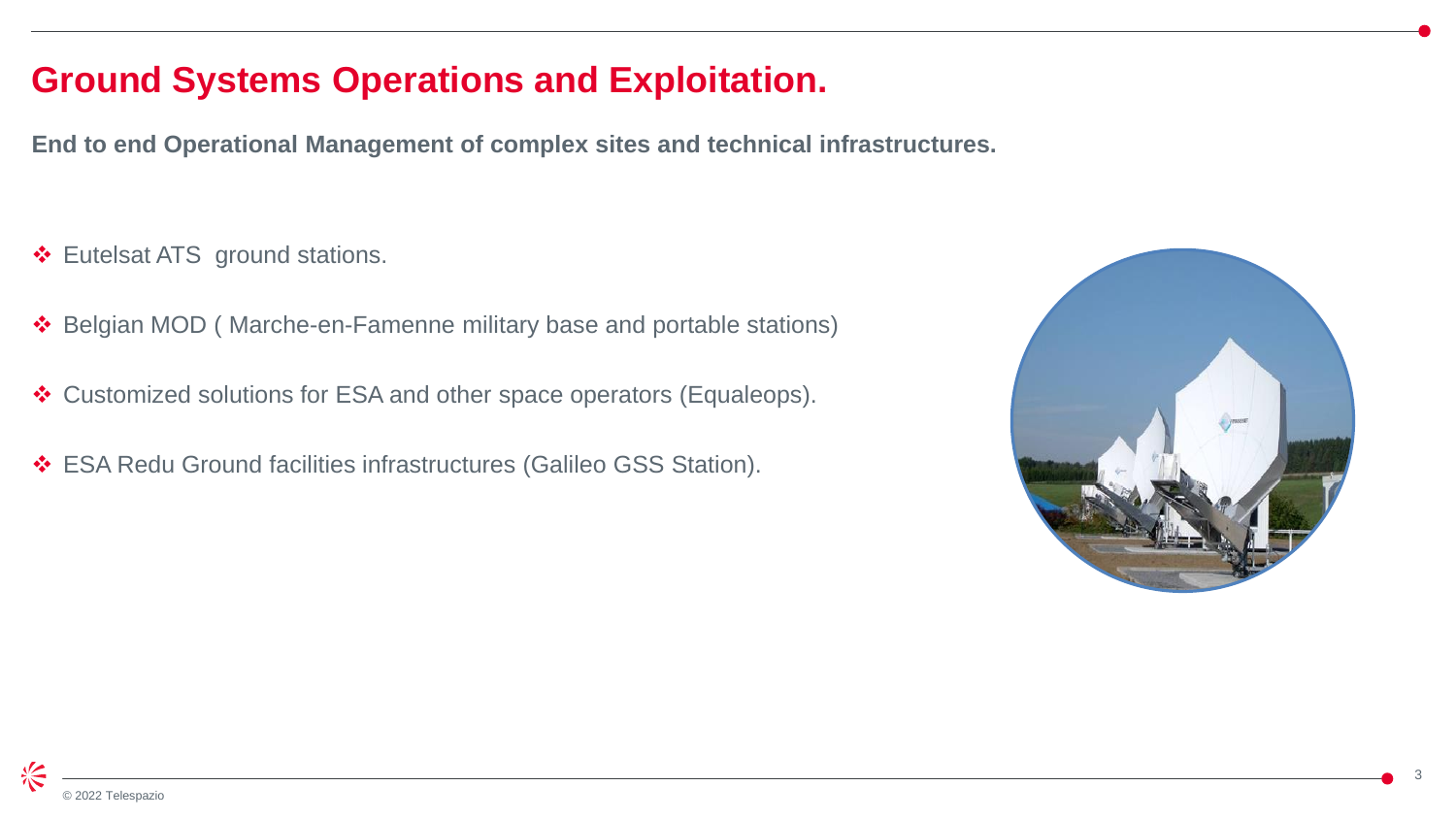# **SPACE OPERATIONS, SYSTEM'S ENGINEERING & CONSULTING**

**Operations and Engineering Services performed in the framework of the missions and activities of the European Space Agency and other costumers.**

- **❖ ESA ESTEC: Engineering support to ESA projects.**
- ESA ESOC: Operations and engineering support for ESA missions,
- ◆ Airbus Defence and Space: Support for Payload Mission & Integration Engineering for ISS
- ❖ CNES: Engineering support
- ◆ DLR: Engineering support
- **❖ ESO: Software Engineering support**

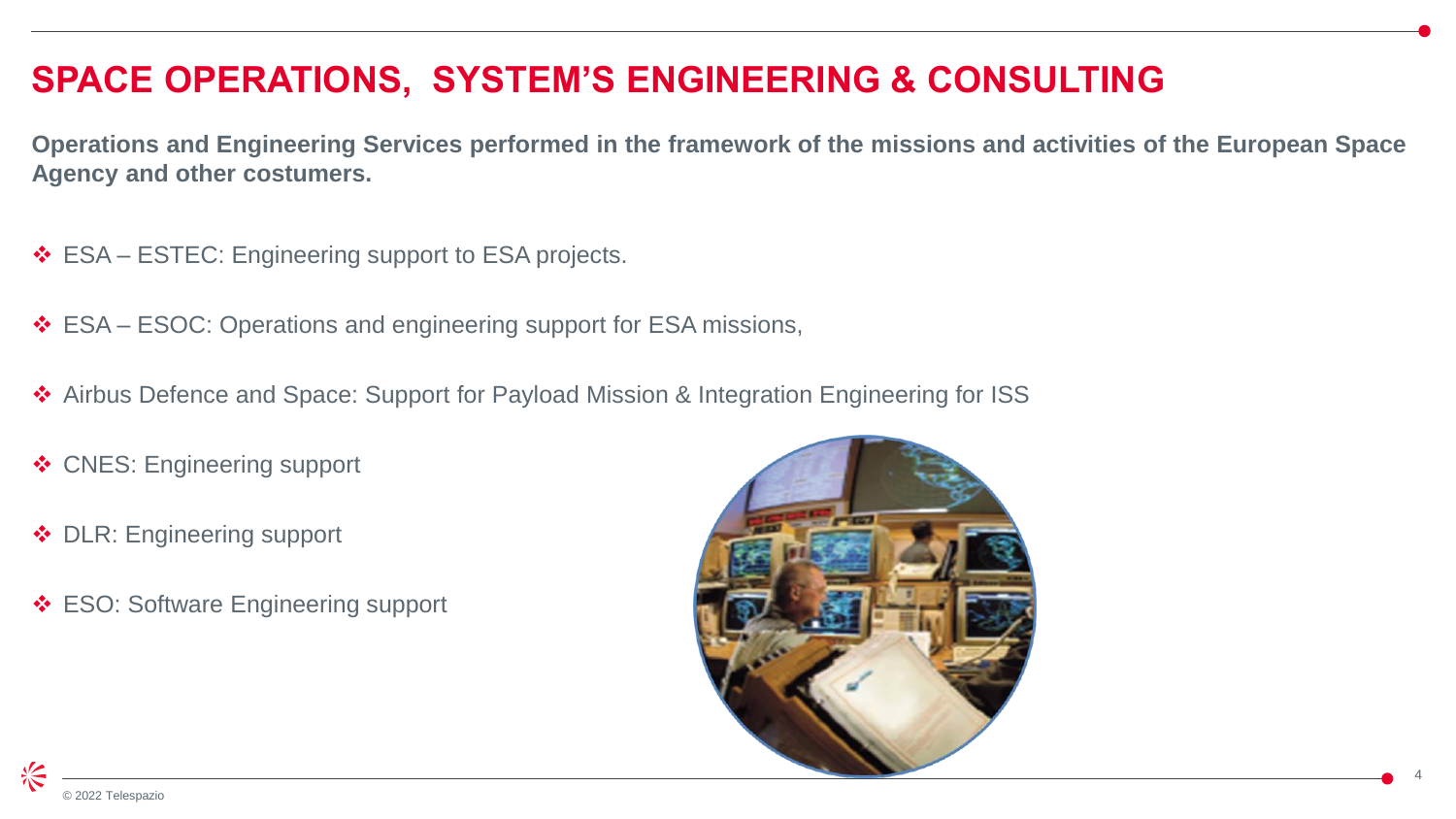## **GROUND DATA SYSTEMS**

**Conception and development of software suites and systems for different areas of Ground Data Systems: Mission Control System, Automation System, Electrical Ground Support Equipment, ILS.**

- EGS Common Core: Development of a Common framework Software to build Ground Data Systems to be proposed to other European agencies and integrators. TPZB was an important player as developer of EGS-CC
- ESA ASE5: The Automatic Scheduling Execution system (ASE) built by Telespazio provides automation capabilities for managing both the spacecraft and the ground segment. The automation language and automation environment are based on the PLUTO FCSS standard.
- Eutelsat NIMBUS: NIMBUS is a Web oriented application for the configuration management of complex hardware systems such ad a ground stations network.



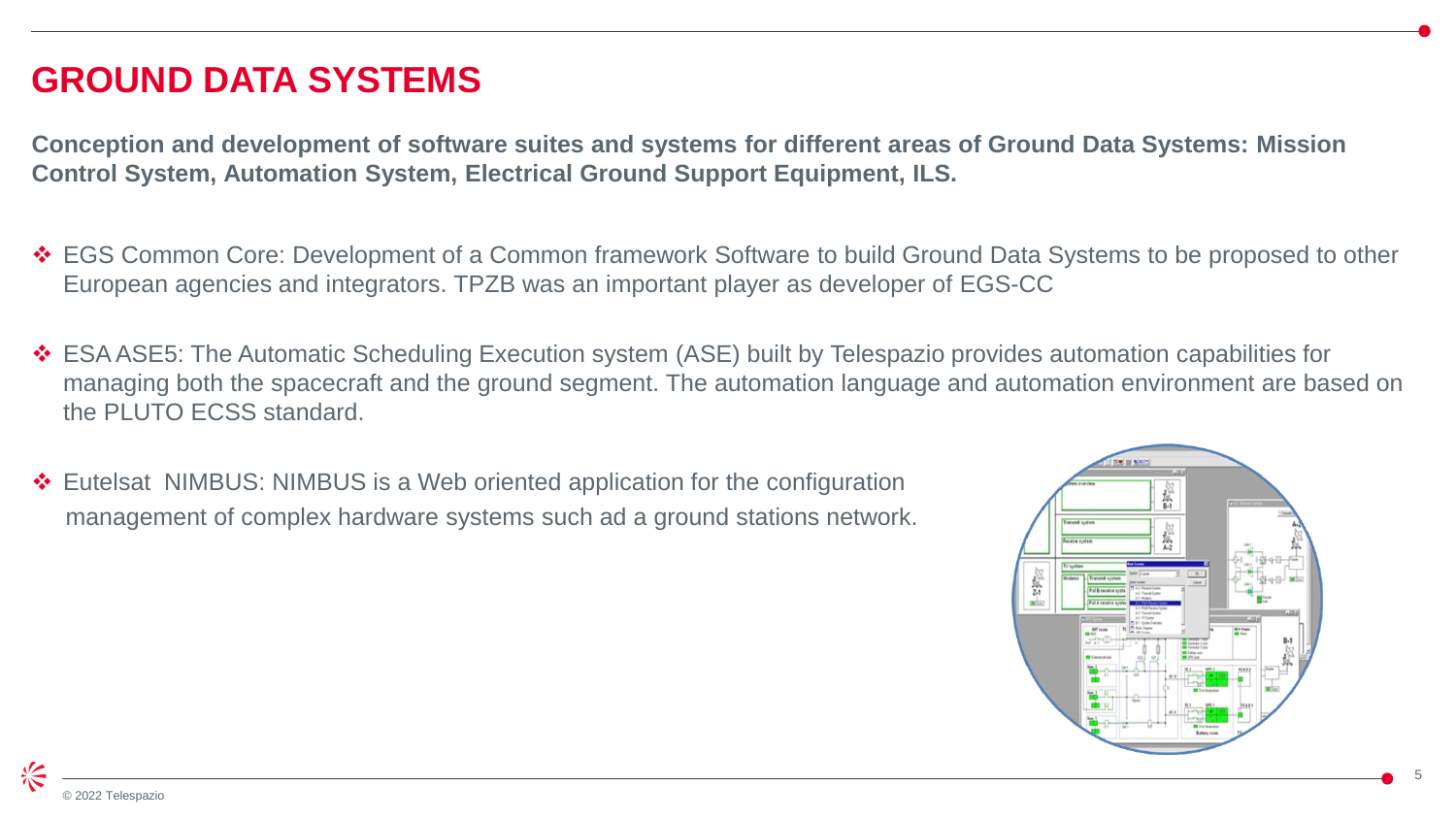#### **GNSS Infrastructure**

**Participation and contribution to the deployment of the GNSS Ground Infrastructure.**

- ◆ Spaceopal: GSOP Galileo ILS Center management (fully financed by the regional Ministry of Economy Industry and innovation) , Remote Sites Management and Operations, new sites EMI and Multipath site surveys (Bonaire and Terre Adelie) and deployment of the infrastructure of new sites (Wallis and Futuna, Kerguelen new site).
- Thales Germany and France: Galileo WP2x (Galileo Mission Segment GMS) Deployment of the Galileo GMS and Associated network Interfaces.
- SES-TechCom: Galileo deployment of the Ground Data Dissemination Network (GDDN).
- GSA: Frame Contract for EGNOS V3 Site Surveys

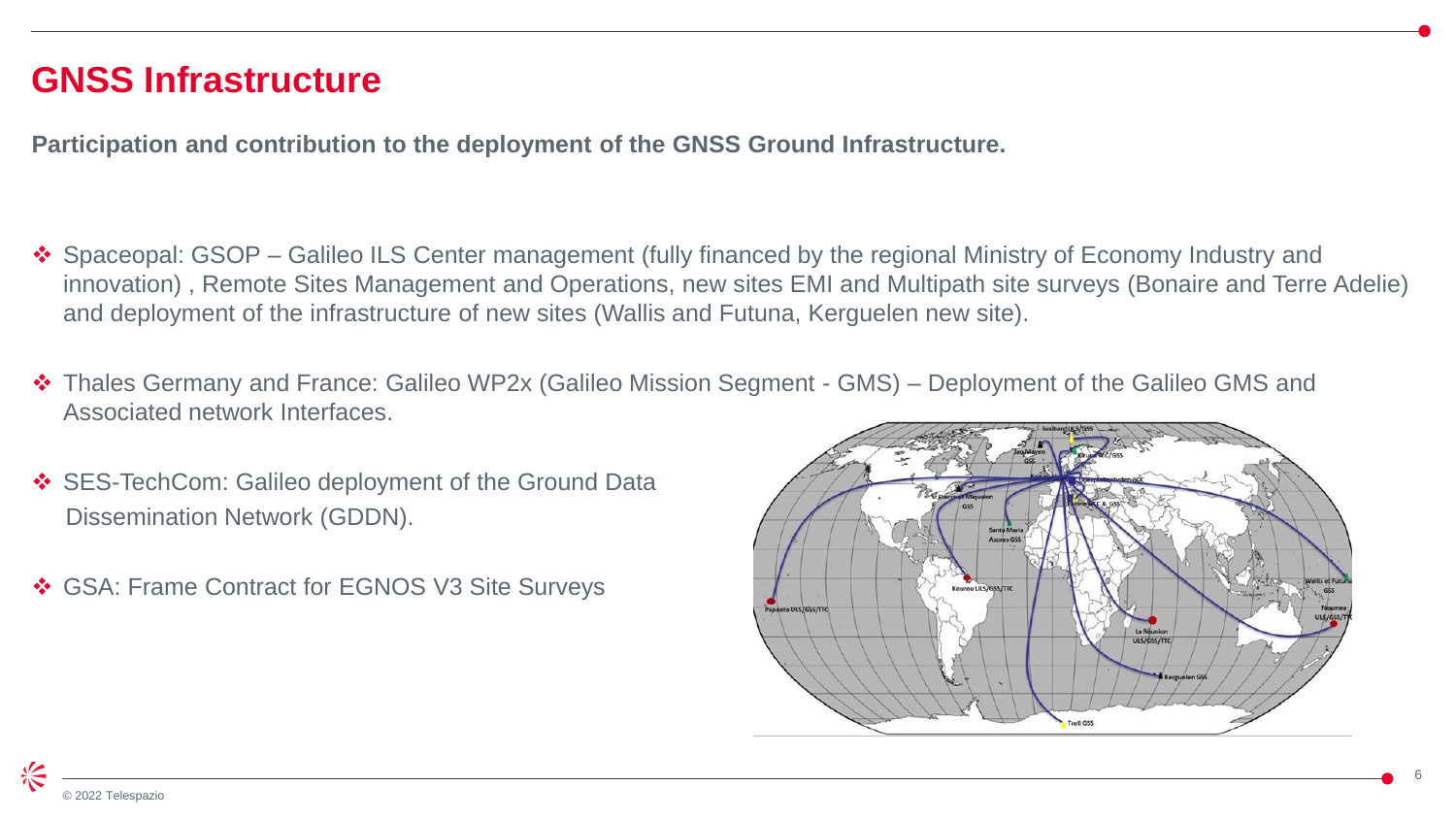## **RESEARCH AND DEVELOPMENT**

#### **Wallonie as the Telespazio Innovation Hub in Benelux**

- **❖ Collaborating with Universities** 
	- Preventive maintenance research through PhD funded by the region (Win4Doc)
	- ◆ Master students from European Universities hosted in Belgium
	- **❖ Parthership with UniNamur**
- ❖ European R&D Programmes
	- ECHO Collaboration with Belgian partners for developing cybersecurity initiative in EU
	- a4ESSOR Feasibility studies on SATCOM for EU/EDA
	- NAV-SSHE Improved navigation systems security through hybridisation and interference mitigation with ESA
	- H-Gear Novel eCall and anti-theft system for moped based on Galileo and inertial sensors with EUSPA
	- Profumo Innovative Maritime downstream applications for sustainable transport with ESA
- $\triangle$  Internally funded research activities
	- $\div$  Secure Comms Lab securing space communications
	- Digital Tech Lab exploit computer technologies for space